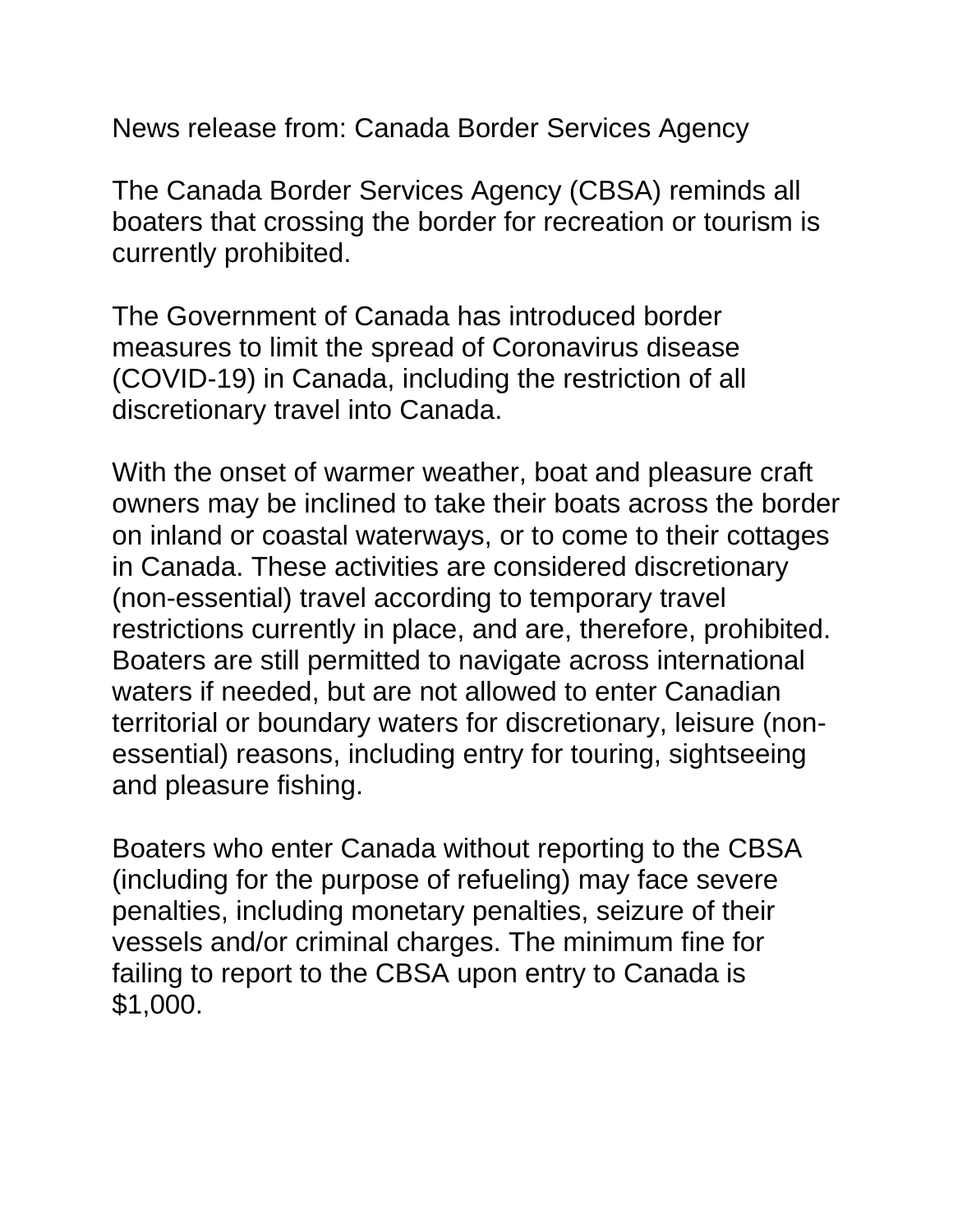Furthermore, non-compliance by foreign nationals may affect their immigration admissibility and ability to re-enter Canada in the future.

In addition, failure to comply with the current border entry restrictions is an offence under the Quarantine Act and could lead to up to 6 months in prison and/or \$750,000 in fines. Further, a person who causes a risk of imminent death or serious bodily harm to another person while willfully or recklessly contravening this act or the regulations could be liable for a fine of up to \$1,000,000 or imprisonment of up to 3 years or both.

The CBSA and its law enforcement partners are actively monitoring Canadian waterways and will address any identified discretionary cross-border activities. The CBSA remains committed to ensuring that Indigenous people continue to be able to move within and between their communities and are able to provide and access essential goods and services.

## **Quick Facts**

• Since March 21 at 12:01 a.m. EDT, there has been a temporary prohibition on all discretionary or optional travel at the Canada-U.S. border. This restriction has been extended until July 21, 2020.

• On May 12, the CBSA announced the temporary suspension of service at certain small vessel reporting sites. Although these small vessel reporting sites are closed, boaters who enter Canada are reminded that they are still responsible for reporting to the CBSA.